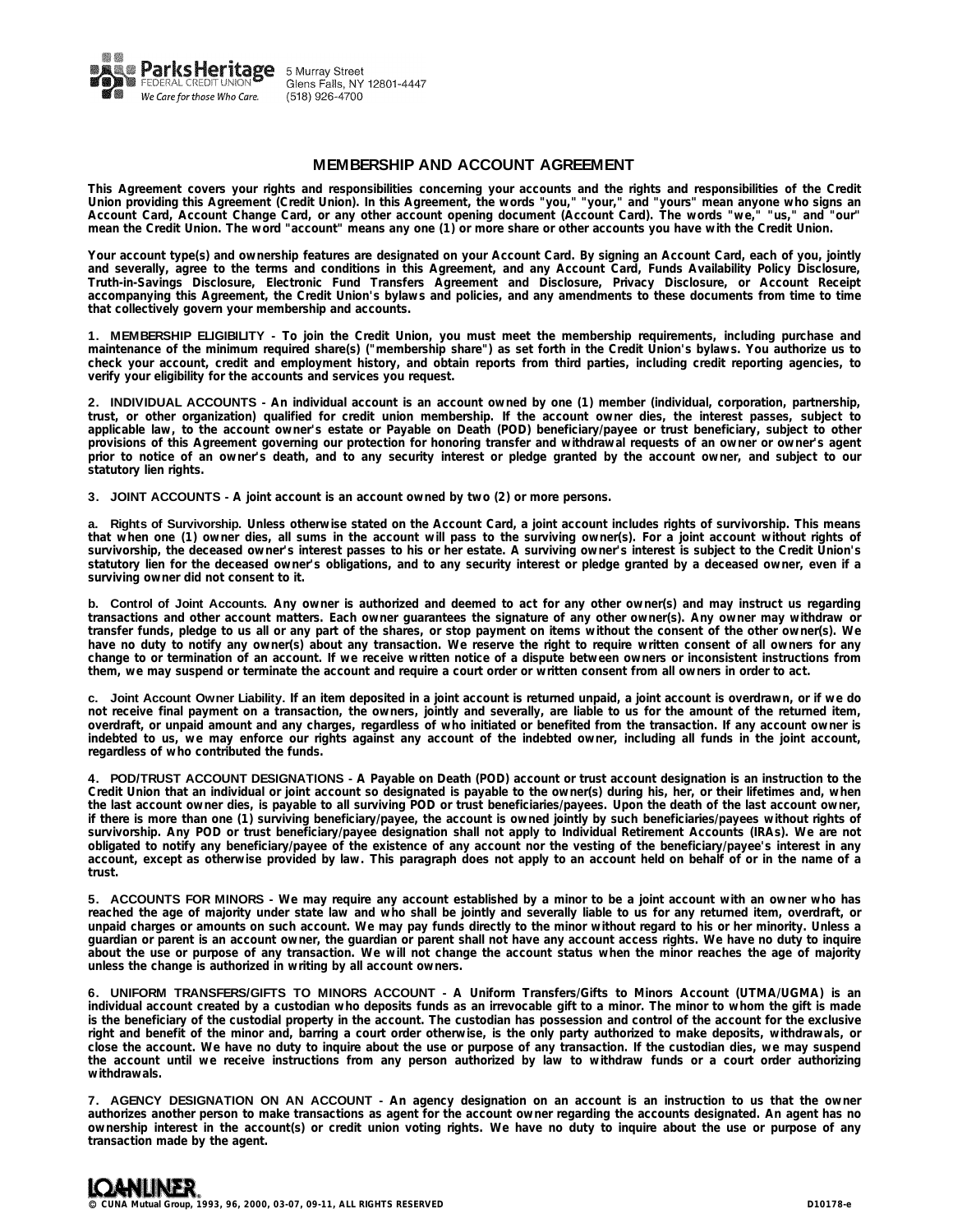8. DEPOSIT OF FUNDS REQUIREMENTS - Funds may be deposited to any account, in any manner approved by the Credit Union in accordance with the requirements set forth in the Truth-in-Savings Disclosure. Deposits made by mail, at night depositories, or at **unstaffed facilities are not our responsibility until we receive them. We reserve the right to refuse or to return any deposit.**

a. Endorsements. We may accept transfers, checks, drafts, and other items for deposit into any of your accounts if they are made payable to, or to the order of, one (1) or more account owners even if they are not endorsed by all payees. You authorize us to supply missing endorsements of any owners if we choose. If a check, draft, or item that is payable to two (2) or more persons is ambiguous as to whether it is payable to either or both, we will process the check, draft, or item as though it is payable to all such persons. If an insurance, government, or other check or draft requires an endorsement, we may require endorsement as set forth on the item. Endorsements must be made on the back of the check or draft within 11/2 inches of the top edge, although we may accept endorsements outside this space. However, any loss we incur from a delay or processing error resulting from an irregular **endorsement or other markings by you or any prior endorser will be your responsibility.**

**b. Collection of Items.** We act only as your agent and we are not responsible for handling items for deposit or collection beyond the exercise of ordinary care. We are not liable for the negligence of any correspondent or for loss in transit, and each correspondent will only be liable for its own negligence. We may send any item for collection. Items drawn on an institution located outside the United States are handled on a collection basis only. You waive any notice of nonpayment, dishonor, or protest regarding items we purchase or receive for credit or collection to your account. We reserve the right to pursue collection of previously dishonored items **at any time, including giving a payor financial institution extra time beyond any midnight deadline limits.**

c. Restrictive Legends. Some checks and drafts contain restrictive legends or similar limitations on the front of the item. Examples of restrictive legends include "two signatures required," "void after 60 days," and "not valid over \$500.00." We are not liable for payment of any check or draft contrary to a restrictive legend or other limitation contained in or on the item unless we have **specifically agreed in writing to the restriction or limitation.**

d. Final Payment. All items or Automated Clearing House (ACH) transfers credited to your account are provisional until we receive final payment. If final payment is not received, we may charge your account for the amount of such items or ACH transfers and impose a return item charge on your account. Any collection fees we incur may be charged to your account. We reserve the right to **refuse or return any item or funds transfer.**

e. Direct Deposits. We may offer preauthorized deposits (e.g., payroll checks, Social Security or retirement checks, or other government checks) or preauthorized transfers from other accounts. You must authorize direct deposits or preauthorized transfers by filling out a separate form. You must notify us at least 30 days in advance to cancel or change a direct deposit or transfer option. If your account is overdrawn, you authorize us to deduct the amount your account is overdrawn from any deposit, including deposits of government payments or benefits. Upon a bankruptcy filing, unless you cancel the authorization, we will continue applying payments from direct deposits in accordance with your authorization on file with us. If we are required to reimburse the U.S. Government for any benefit payment directly deposited into your account, we may deduct the amount returned from any of your **accounts, unless prohibited by law.**

f. Crediting of Deposits. Deposits made after the deposit cutoff time and deposits made on holidays or days other than our **business days will be credited to your account on the next business day.**

## **9. ACCOUNT ACCESS -**

a. Authorized Signature. Your signature on the Account Card authorizes your account access. We will not be liable for refusing to honor any item or instruction if we believe the signature is not genuine. If you have authorized the use of a facsimile signature, we may honor any check or draft that appears to bear your facsimile signature, even if it was made by an unauthorized person. You authorize us to honor transactions initiated by a third person to whom you have given your account number, even if you do not **authorize a particular transaction.**

b. Access Options. You may withdraw or transfer funds from your account(s) in any manner we permit (e.g., at an automated teller machine, in person, by mail, Internet access, automatic transfer, or telephone, as applicable). We may return as unpaid any check or draft drawn on a form we do not provide, and you are responsible for any loss we incur handling such a check or draft. We have the right to review and approve any form of power of attorney and may restrict account withdrawals or transfers. We are under no **obligation to honor any power of attorney which we reasonably conclude is invalid or unreliable or has been revoked.**

c. Credit Union Examination. We may disregard any information on any check or draft other than the signature of the drawer, the amount, and any magnetic encoding. You agree that we do not fail to exercise ordinary care in paying an item solely because our **procedures do not provide for sight examination of items.**

10. ACH & WIRE TRANSFERS - Except as amended by this Agreement, electronic fund transfers we permit that are subject to Article 4A of the Uniform Commercial Code will be subject to such provisions of the Uniform Commercial Code as enacted by the state where the main office of the Credit Union is located. We may execute certain requests for an electronic fund transfer by Fedwire. Fedwire transactions are subject to Federal Reserve Board Regulation J. You may order an electronic fund transfer to or from your account. We will debit your account for the amount of the electronic fund transfer and will charge your account for any fees related to the transfer. Unless we agree otherwise in writing, we reserve the right to refuse to execute any order to transfer funds to or from your account. We are not obligated to execute any order to transfer funds out of your account if the amount of the requested transfer plus applicable fees exceeds the available funds in your account. We are not liable for errors, delays, interruptions, or transmission failures caused by third parties or circumstances beyond our control, including mechanical, electronic, or equipment failure. We will not provide you with next day notice of ACH transfers, wire transfers, and other electronic payments credited to your account. You will receive notice of such credits on your account statements. You may contact us to determine whether a payment has been received. If we fail to properly execute a payment order, and such action results in a delay in payment to you, we will pay you dividends or interest for the period of delay as required by applicable law. The dividends or interest paid to you will be based on the lowest nominal dividend or interest rate we were paying on any account during that period. Payment orders we accept will be executed within a reasonable time of receipt but may not necessarily be executed on the date they are received. Cutoff times may apply to the receipt, execution and processing of fund transfers, payment orders, cancellations, and amendments. If a request for a fund transfer, payment order, cancellation, or amendment is received after a cutoff time, it may be treated as having been received on the next fund transfer business day. Information about any cutoff times is available upon request. From time to time, we may need to temporarily suspend processing of a transaction for greater scrutiny of verification in accordance with applicable law. This action may affect settlement or availability of the transaction. When you initiate a wire transfer, you may identify the recipient and any financial institution by name and by account or identifying number. The Credit Union and any other financial institutions facilitating the transfer may rely strictly on the account or identifying number, even if the number identifies a different person or financial institution. Any account owner may amend or cancel a payment order, even if that person did not initiate the order. We may refuse any request to amend or cancel a payment order that we believe will expose the Credit Union to liability or loss. Any request that we accept to amend or cancel a payment order will be processed within a reasonable time after it is received.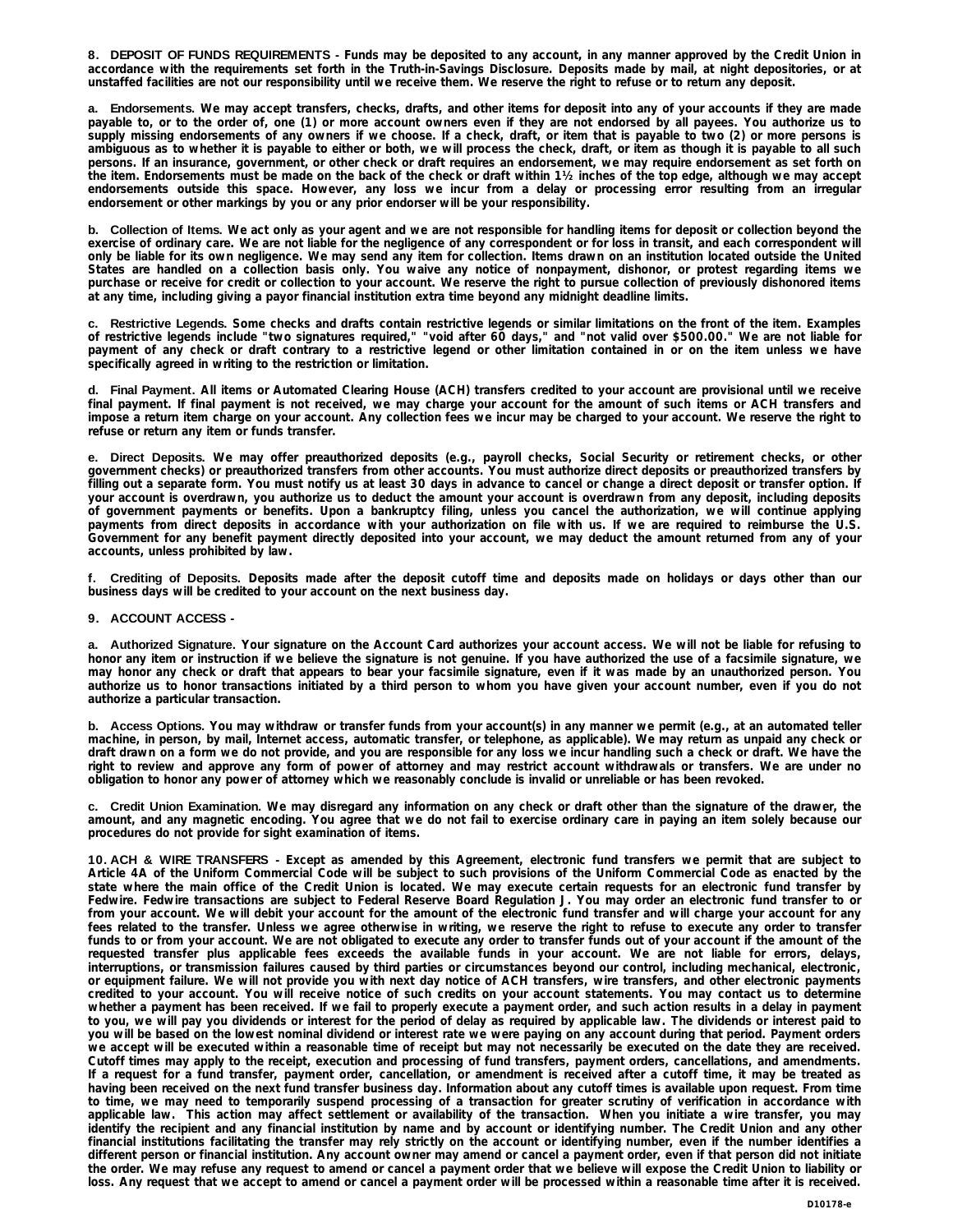You agree to hold us harmless from and indemnify us for all losses and expenses resulting from any actual or attempted amendment or cancellation of a payment order. We may require you to follow a security procedure to execute a payment order or certain electronic fund transfer transactions. We will notify you of any such security procedures, and you agree that our security procedures **are commercially reasonable.**

11. ACCOUNT RATES AND FEES - We pay account earnings and assess fees against your account as set forth in the Truth-in-Savings Disclosure and Schedule of Fees and Charges. We may change the Truth-in-Savings Disclosure or Schedule of Fees and **Charges at any time and will notify you as required by law.**

## **12. TRANSACTION LIMITATIONS -**

a. Withdrawal Restrictions. We will pay checks or drafts, permit withdrawals, and make transfers from available funds in your account. The availability of funds in your account may be delayed as described in our Funds Availability Policy Disclosure. We may also pay checks or drafts, permit withdrawals, and make transfers from your account from insufficient available funds if you have established an overdraft protection plan or, if you do not have such a plan with us, in accordance with our overdraft payment policy.

We may refuse to allow a withdrawal in some situations and will advise you accordingly if: (1) there is a dispute between account owners (unless a court has ordered the Credit Union to allow the withdrawal); (2) a legal garnishment or attachment is served; (3) the account secures any obligation to us; (4) required documentation has not been presented; or (5) you fail to repay a credit union **loan on time. We may require you to give written notice of seven (7) to 60 days before any intended withdrawals.**

b. Transfer Limitations. We may limit the dollar amount or the number of transfers from your account. Please consult your **Truth-in-Savings Disclosure or your Electronic Fund Transfers Agreement and Disclosure.**

13. CERTIFICATE ACCOUNTS - Any time deposit, term share, share certificate, or certificate of deposit account allowed by state law (certificate account), whichever we offer, is subject to the terms of this Agreement, the Truth-in-Savings Disclosure, and the **Account Receipt for each account, the terms of which are incorporated herein by reference.**

## **14. OVERDRAFTS -**

a. Payment of Overdrafts. If, on any day, the available funds in your share or deposit account are not sufficient to pay the full amount of a check, draft, transaction, or other item posted to your account plus any applicable fee ("overdraft"), we may pay or return the overdraft. The Credit Union's determination of an insufficient available account balance may be made at any time between presentation and the Credit Union's midnight deadline with only one (1) review of the account required. We do not have to notify you if your account does not have sufficient available funds to pay an overdraft. Your account may be subject to a charge for each overdraft regardless of whether we pay or return the overdraft. For ATM and one-time debit card transactions, you must consent to the Credit Union's overdraft protection plan in order for the transaction amount to be covered under the plan. Without your consent, the Credit Union may not authorize and pay an overdraft resulting from these types of transactions. Services and fees for overdrafts are shown in the document the Credit Union uses to capture the member's opt-in choice for overdraft protection and the Schedule of **Fees and Charges.** 

Except as otherwise agreed in writing, if we exercise our right to use our discretion to pay an overdraft, we do not agree to pay overdrafts in the future and may discontinue covering overdrafts at any time without notice. If we pay an overdraft or impose a fee that overdraws your account, you agree to pay the overdrawn amount in accordance with your overdraft protection plan or, if you do **not have such a plan with us, in accordance with our overdraft payment policy.**

b. Order of Payments. Checks, drafts, transactions, and other items may not be processed in the order that you make them or in the order that we receive them. We may, at our discretion, pay a check, draft, or item, and execute other transactions on your account in any order we choose. The order in which we process checks, drafts, or items, and execute other transactions on your account may affect the total amount of overdraft fees that may be charged to your account. Please contact us if you have questions **about how we pay checks or drafts and process transfers and withdrawals.**

15. POSTDATED AND STALEDATED CHECKS OR DRAFTS - You agree not to issue any check or draft that is payable on a future date (postdated). If you do issue a check or draft that is postdated and we pay it before that date, you agree that we shall have no liability to you for such payment. You agree not to deposit checks, drafts, or other items before they are properly payable. We are **not obligated to pay any check or draft drawn on your account that is presented more than six (6) months past its date.**

#### **16. STOP PAYMENT ORDERS -**

a. Stop Payment Order Request. Any owner may request a stop payment order on any check or draft drawn on the owner's account. To be binding, the order must be in writing, dated and signed, and must accurately describe the check or draft, including the exact account number, the check or draft number, and the exact amount of the check or draft. This exact information is necessary for the Credit Union's computer to identify the check or draft. If we receive incorrect or incomplete information, we will not be responsible for failing to stop payment on the check or draft. In addition, we must receive sufficient advance notice of the stop payment order to allow us a reasonable opportunity to act on it. If we recredit your account after paying a check or draft over a valid and timely stop payment order, you agree to sign a statement describing the dispute with the payee, to assign to us all of your **rights against the payee or other holders of the check or draft, and to assist us in any legal action.**

b. Duration of Order. Oral stop payment orders for checks or drafts will lapse within 14 calendar days unless confirmed in writing within that time. Written stop payment orders for checks or drafts are effective for six (6) months and may be renewed for additional six (6) month periods by requesting in writing that the stop payment order be renewed within a period during which the stop **payment order is effective. We are not required to notify you when a stop payment order expires.**

c. Liability. Fees for stop payment orders are set forth in the Truth in Savings Disclosure or Schedule of Fees and Charges. Payment on any certified check, cashier's check, teller's check, or any other check, draft, or payment guaranteed by us may be stopped only according to the provisions of Section 4-403 of the Uniform Commercial Code as enacted by the state of New York. Although payment of an item may be stopped, you may remain liable to any item holder, including us. You agree to indemnify and hold the Credit Union harmless from all costs, including attorney's fees, damages, or claims related to our refusing payment of an item, including claims of any joint account owner, payee, or endorsee in failing to stop payment of an item as a result of incorrect **information provided by you.**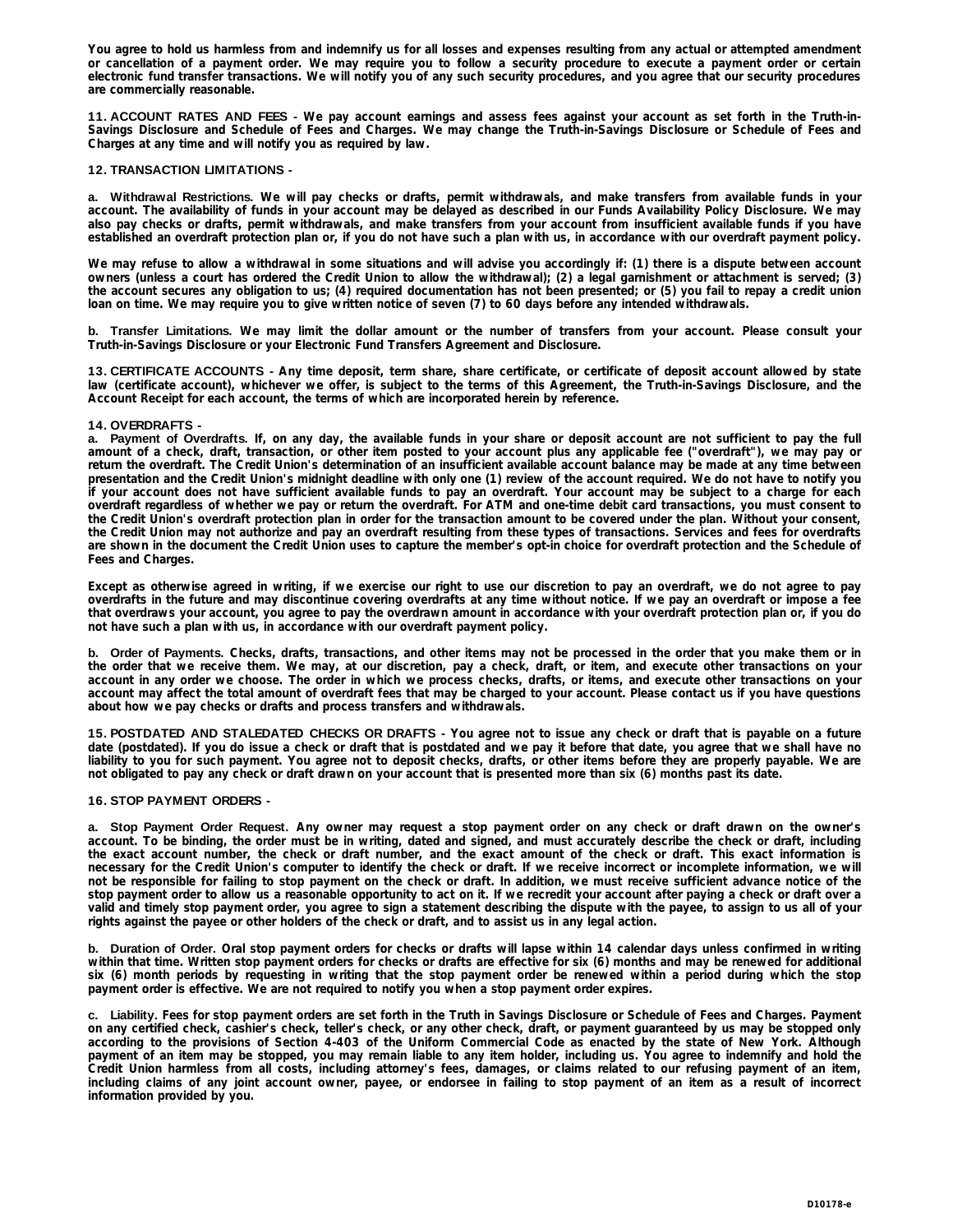17. CREDIT UNION LIABILITY - If we do not properly complete a transaction according to this Agreement, we will be liable for your losses or damages not to exceed the amount of the transaction, except as otherwise provided by law. We will not be liable if: (1) your account contains insufficient funds for the transaction; (2) circumstances beyond our control prevent the transaction; (3) your loss is caused by your or another financial institution's negligence; or (4) your account funds are subject to legal process or other claim. We will not be liable for consequential damages, except liability for wrongful dishonor. We exercise ordinary care if our actions or nonactions are consistent with applicable state law, Federal Reserve regulations and operating letters, clearinghouse rules, and general financial institution practices followed in the area we serve. You grant us the right, in making payments of deposited funds, to rely exclusively on the form of the account and the terms of this Agreement. Any conflict regarding what you and our employees **say or write will be resolved by reference to this Agreement.**

18. CHECKS OR DRAFTS PRESENTED FOR PAYMENT IN PERSON - We may refuse to accept any check or draft drawn on your account that is presented for payment in person. Such refusal shall not constitute a wrongful dishonor of the check or draft, and we **shall have no liability for refusing payment.**

19. REMOTELY CREATED CHECKS OR DRAFTS - For purposes of this paragraph, "account" means a transaction account, credit account, or any other account on which checks or drafts may be drawn. A remotely created check or draft is a check or draft created by someone other than the person on whose account the check or draft is drawn. A remotely created check or draft is generally created by a third party payee as authorized by the owner of the account on which the check or draft is drawn. Authorization is usually made over the telephone or through on-line communication. The owner of the account does not sign a remotely created check or draft. In place of the owner's signature, the remotely created check or draft usually bears a statement that the owner authorized the check or draft or bears the owner's printed or typed name. If you authorize a third party to draw a remotely created check or draft against your account, you may not later revoke or change your authorization. It is your responsibility to resolve any authorization issues directly with the third party. We are not required to credit your account and may charge against **your account any remotely created check or draft for which the third party has proof of your authorization.**

20. PLEDGE/STATUTORY LIEN - Unless prohibited by law, you pledge and grant as security for all obligations you may have now or in the future, except obligations secured by your principal residence, all shares and dividends and all deposits and interest, if any, in all accounts you have with us now and in the future. If you pledge a specific dollar amount in your account(s) for a loan, we will freeze the funds in your account(s) to the extent of the outstanding balance of the loan or, if greater, the amount of the pledge if the loan is a revolving loan. Otherwise, funds in your pledged account(s) may be withdrawn unless you are in default. Federal or state law (depending upon whether we have a federal or state charter) gives us a lien on all shares and dividends and all deposits and interest, if any, in accounts you have with us now and in the future. Except as limited by federal or state law, the statutory lien gives us the right to apply the balance of all your accounts to any obligation on which you are in default. After you are in default, we may **exercise our statutory lien rights without further notice to you.**

Your pledge and our statutory lien rights will allow us to apply the funds in your account(s) to what you owe when you are in default, except as limited by federal or state law. If we do not apply the funds in your account(s) to satisfy your obligation, we may place an administrative freeze on your account(s) in order to protect our statutory lien rights and may apply the funds in your account(s) to the amount you owe us at a later time. The statutory lien and your pledge do not apply to any Individual Retirement Account or any other account that would lose special tax treatment under federal or state law if given as security. By not enforcing our right to apply funds in your account to your obligations that are in default, we do not waive our right to enforce these rights at a **later time.**

21. LEGAL PROCESS - If any legal action is brought against your account, we may pay out funds according to the terms of the action or refuse any payout until the dispute is resolved. Any expenses or attorney fees we incur responding to legal process may be charged against your account without notice, unless prohibited by law. Any legal process against your account is subject to our lien **and security interest.**

22. ACCOUNT INFORMATION - Upon request, we will give you the name and address of each agency from which we obtain a credit report regarding your account. We agree not to disclose account information to third parties except when: (1) it is necessary to complete a transaction; (2) the third party seeks to verify the existence or condition of your account in accordance with applicable **law; (3) such disclosure complies with the law or a government agency or court order; or (4) you give us written permission.**

#### **23. NOTICES -**

a. Name or Address Changes. You are responsible for notifying us of any name or address change. The Credit Union is only required to attempt to communicate with you at the most recent address you have provided to us. We may require all name and address changes to be provided in writing. If we attempt to locate you, we may impose a service fee as set forth in the **Truth-in-Savings Disclosure or Schedule of Fees and Charges.**

b. Notice of Amendments. Except as prohibited by applicable law, we may change the terms of this Agreement at any time. We will notify you of any change in terms, rates, or fees as required by law. We reserve the right to waive any terms of this Agreement. Any **such waiver shall not affect our right to future enforcement.**

c. Effect of Notice. Any written notice you give us is effective when we receive it. Any written notice we give to you is effective when it is deposited in the U.S. mail, postage prepaid, and addressed to you at your statement mailing address. Notice to any **account owner is considered notice to all account owners.**

d. Electronic Notices. If you have agreed to receive notices electronically, we may send you notices electronically and discontinue **mailing paper notices to you until you notify us that you wish to reinstate receiving paper notices.**

24. TAXPAYER IDENTIFICATION NUMBER AND BACKUP WITHHOLDING - Your failure to furnish a correct Taxpayer Identification Number (TIN) or meet other requirements may result in backup withholding. If your account is subject to backup withholding, we must withhold and pay to the Internal Revenue Service (IRS) a percentage of dividends, interest, and certain other payments. If you **fail to provide your TIN, we may suspend opening your account.**